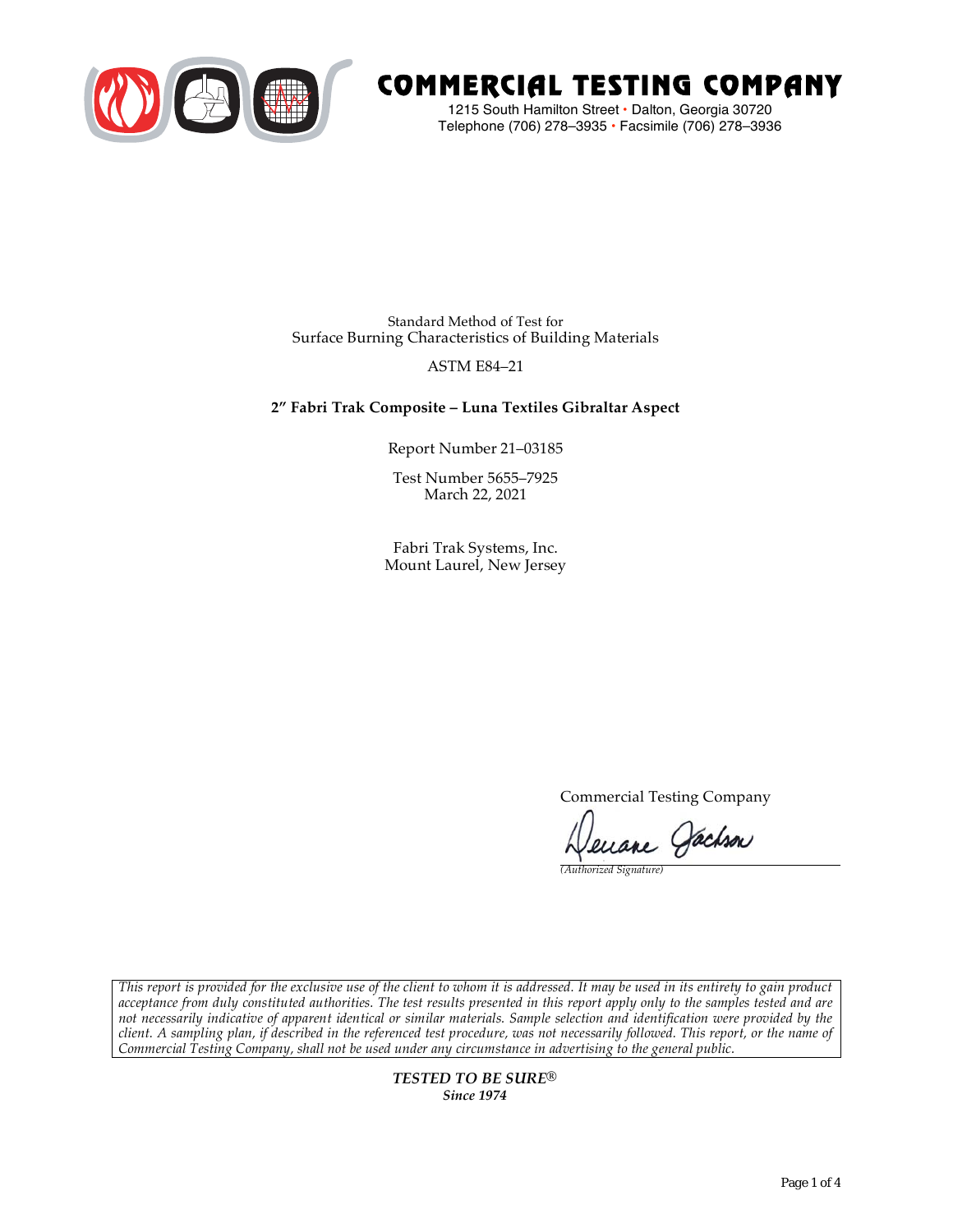## **INTRODUCTION**

This report is a presentation of results of a surface flammability test on a material submitted by Fabri Trak Systems, Inc., Mount Laurel, New Jersey.

The test was conducted in accordance with the ASTM International fire-test-response standard E84–21, *Surface Burning Characteristics of Building Materials*, sometimes referred to as the Steiner tunnel test. ASTM E84 is an American National Standard (ANSI) and has been approved for use by agencies of the Department of Defense. The ASTM E84 test method is the technical equivalent of UL No. 723. The test is applicable to exposed interior surfaces such as walls and ceilings. The test is conducted with the specimen in the ceiling position with the surface to be evaluated face down toward the ignition source. Thus, specimens shall either be self-supporting by its own structural quality, held in place by added supports along the test surface, or secured from the back side.

This standard is used to measure and describe the response of materials, products, or assemblies to heat and flame under controlled conditions, but does not by itself incorporate all factors required for firehazard or fire-risk assessment of the materials, products, or assemblies under actual fire conditions.

#### **PURPOSE**

The purpose of the test is to provide only the comparative measurements of surface flame spread and smoke development of materials with that of select grade red oak and fiber–reinforced cement board, Grade II, under specific fire exposure conditions with the smoke area of heptane used to establish the smoke-developed index. The test exposes a nominal 24-foot long by 20-inch wide test specimen to a controlled air flow and flaming fire adjusted to spread the flame along the entire length of a red oak specimen in  $5\frac{1}{2}$  minutes. During the 10-minute test duration, flame spread over the specimen surface are measured and recorded. Test results are calculated relative to red oak, which has an arbitrary rating of 100, and fiber–reinforced cement board, Grade II, which has a rating of 0. The 100 smoke-developed index is calculated using the smoke area of heptane.

The test results are expressed as Flame Spread Index and Smoke-Developed Index. The Flame Spread Index is defined in ASTM E176 as "a number or classification indicating a comparative measure derived from observations made during the progress of the boundary of a zone of flame under defined test conditions." The Smoke-Developed Index, a term specific to ASTM E84, is defined as "a number or classification indicating a comparative measure derived from smoke obscuration data collected during the test for surface burning characteristics." There is not necessarily a relationship between the two measurements.

The method does not provide for measurement of heat transmission through the surface tested, the effect of aggravated flame spread behavior of an assembly resulting from the proximity of combustible walls and ceilings, or classifying a material as noncombustible solely by means of a Flame Spread Index.

The zero reference and other parameters critical to furnace operation are verified on the day of the test by conducting a 10–minute test using 1/4–inch fiber–reinforced cement board, Grade II. Periodic tests using NOFMA certified 23/32–inch select grade red oak flooring provide data for the 100 flame spread reference with heptane providing data for calculating the 100 smoke-developed index. These procedures are more fully described in Section 7of the E84 Standard.

#### **TEST SAMPLE**

The test sample, selected by the client, was identified as **2" Fabri Trak Composite – Luna Textiles Gibraltar Aspect**, (Panel Composite: 2" Fiberglass, ¾" FabriFILL, 2SFE.20, 2SJT.20, 5/8" Type X Gypsum Board). Three test panels, each measuring two feet wide by eight feet in length, were received. They were physically self-supporting and required no additional sample preparation. The panels were transferred to storage racks and conditioned to equilibrium in an atmosphere with the temperature maintained at 71  $\pm$  $2^{\circ}F$  and the relative humidity at  $50 \pm 5$  percent. For testing, the panels were placed end-to-end on the ledges of the tunnel furnace to make up the necessary 24-foot test sample and the test conducted with no auxiliary support mechanism.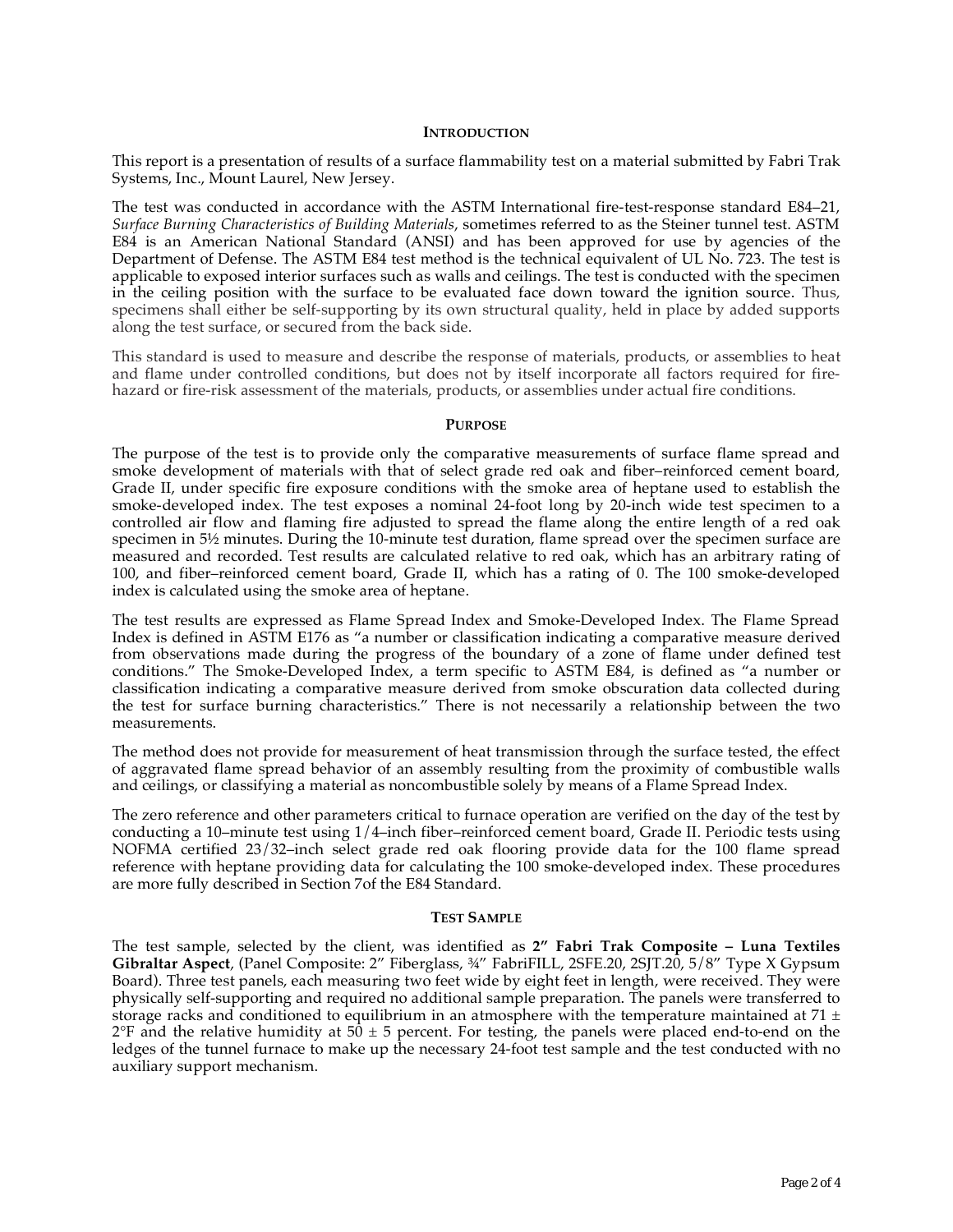## **TEST RESULTS**

The test results, calculated on the basis of observed flame propagation and the integrated area under the recorded smoke density curve, are presented below. The Flame Spread Index obtained in E84 is rounded to the nearest number divisible by five. Smoke-Developed Indices are rounded to the nearest number divisible by five unless the Index is greater than 200. In that case, the Smoke-Developed Index is rounded to the nearest 50 points. The rounding procedures are more fully described in Sections 9.1, 9.2, and X3 of the E84 Standard. The flame spread and smoke development data are presented graphically at the end of this report.

| <b>Test Specimen</b>                                               | Flame Spread Index | <b>Smoke-Developed Index</b> |
|--------------------------------------------------------------------|--------------------|------------------------------|
| Fiber-Reinforced Cement Board, Grade II                            |                    |                              |
| Red Oak Flooring                                                   | 100                |                              |
| Heptane, (HPLC) Grade                                              |                    | 100                          |
| 2" Fabri Trak Composite - Luna Textiles<br><b>Gibraltar Aspect</b> | 20                 | 350                          |

## **OBSERVATIONS**

Specimen ignition over the burners occurred at 0.03 minute. Surface flame spread was observed to a maximum distance of 6.77 feet beyond the zero point at 7.37 minutes. The maximum temperature recorded during the test was 608°F. For information purposes, the actual (unrounded) Flame Spread and Smoke-Developed Indices were 21.5 and 337.6 respectively.

## **CLASSIFICATION**

The Flame Spread Index and Smoke-Developed Index values obtained by ASTM E84 tests are frequently used by code officials and regulatory agencies in the acceptance of interior finish materials for various applications. The most widely accepted classification system is described in the National Fire Protection Association publication NFPA 101 *Life Safety Code*, where:

| Class A | 0 – 25 Flame Spread Index             | 0 – 450 Smoke-Developed Index   |
|---------|---------------------------------------|---------------------------------|
|         | Class B $26 - 75$ Flame Spread Index  | $0 - 450$ Smoke-Developed Index |
|         | Class C $76 - 200$ Flame Spread Index | $0 - 450$ Smoke-Developed Index |

Class A, B, and C correspond to Type I, II, and III respectively in other codes. They do not preclude a material being otherwise classified by the authority of jurisdiction.